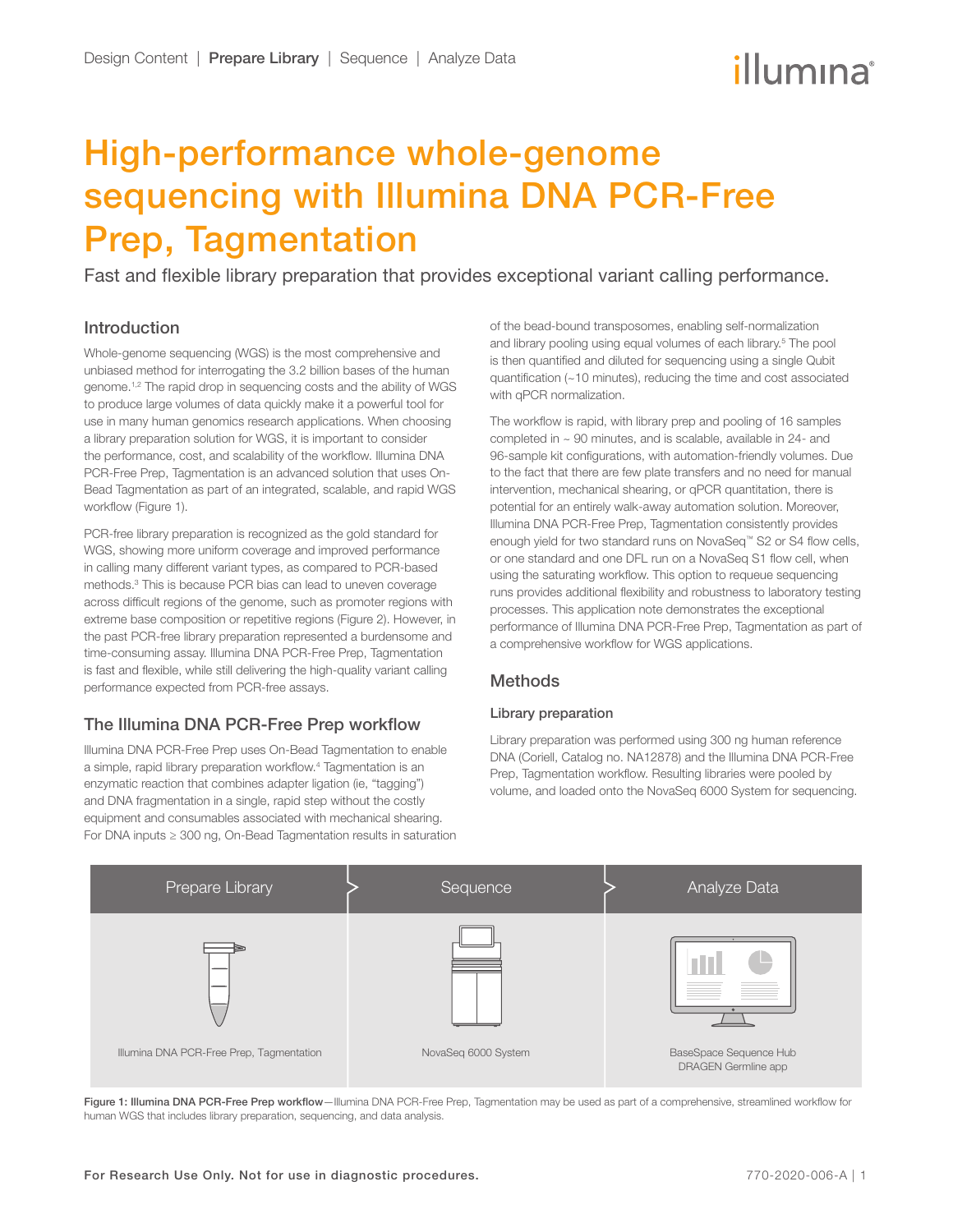## Sequencing

Prepared library pools were loaded onto an S4 flow cell on the NovaSeq 6000 System at plexities shown (Table 1) and achieved ≥ 40× coverage for > 99% of samples (163/164) delivering mean run yields routinely above NovaSeq 6000 specifications. Higher plexities can be achieved by optimizing index pooling or targeting lower coverage.

#### Illumina DNA PCR-Free



TruSeq PCR-Free



PCR-based library prep



Figure 2: Comparison of read coverage across GC-rich regions—Illumina DNA PCR-Free Prep provides superior read coverage across the GC-rich promoter region of the human *RNPEPL1* gene, as compared to TruSeq™ DNA PCR-Free and PCR-based library prep. Read maps were visualized with the Integrative Genomics Viewer (IGV) App, available in BaseSpace Sequence Hub.

#### Table 1: Coverage metrics

| <b>Metric</b>                                | S4 flow cell                             | S <sub>2</sub> flow cell | S1 flow cell             |
|----------------------------------------------|------------------------------------------|--------------------------|--------------------------|
| No. of sample<br>libraries                   | 16                                       | 6                        | 3                        |
| No. of runs                                  | 8                                        | $\overline{4}$           | 4                        |
| Mean yield per<br>sample <sup>a</sup>        | 200.7 Gbp                                | 199.1 Gbp                | 182.2 Gbp                |
| Mean no. of<br>reads per sample              | 669.2M                                   | 663.6M                   | 607.3M                   |
| Mean yield per<br>runa                       | 3643 Gbp                                 | 1333 Gbp                 | 606 Gbp                  |
| Mean autosomal<br>coverage                   | 45.19                                    | 46.26                    | 46.76                    |
| Unique dual<br>index pairs (UDP,<br>plate A) | UDP0037-44 +<br>UDP0065-72<br>UDP0081-96 | UDP0081-86<br>UDP0089-94 | UDP0089-91<br>UDP0081-83 |
| Index CV, Median<br>% (range)                | 13.9% (8.4-26)                           | $5.0\%$ (3.3-7.0)        | $3.7\%$ (1.3-15.3)       |
|                                              |                                          |                          |                          |

a. Mean run and sample yields were above NovaSeq 6000 specifications.

#### Data analysis

After sequencing was complete, data was streamed directly from the instrument into the cloud ecosystem for push-button analysis using DRAGEN™ apps available through BaseSpace™ Sequence Hub. The DRAGEN Germline app v3.5.7 was used for alignment against the hg38 reference genome assembly. Evaluation of single nucleotide

variant (SNV) and insertion/deletion (indel) calling was done against the Platinum Genomes v2017.1 truthset using the Variant Calling Assessment Tool v4.0.1 BaseSpace app. Evaluation of structural variant (SV) calling (indels in the 50 bp–10 Kbp size range) was performed based on comparison of variant calls made in each sample against an internal truthset generated using long-read technology for that cell line using the witty.er tool v0.3.2.

## **Results**

To evaluate the performance of Illumina DNA PCR-Free Prep, Tagmentation for WGS, results were compared to data generated from llibraries using a PCR-based library preparation kit.

### High-quality variant calling

Improvements in performance compared to the PCR-based assay were observed in nearly every metric evaluated in this study (Table 2). These include precision and recall for both SNVs and indels, as well as an evaluation of the fraction of genomic positions where a passing genotype call can be made (callability).

#### Uniform genomic coverage

The evaluation of CNV performance was limited in this study. There are few events observed in the NA12878 cell line (~60 CNVs), and there is a lack of a complete and reliable truthset for evaluation of variant calls. In that limited evaluation, no significant difference in performance was observed between Illumina DNA PCR-Free Prep and the PCR-based library prep. However, significantly more even coverage, often a good predictor of CNV calling performance, was achieved with Illumina DNA PCR-Free Prep, as compared to the PCR-based assay (Figure 3).



Figure 3: Illumina DNA PCR-Free coverage uniformity—Illumina DNA PCR-Free provides improved uniformity of coverage across a range of GC content in the human genome. Normalized coverage data was calculated using the DRAGEN Germline app v3.5.7.

## Highly accurate STR detection

Comprehensive detection of GC-rich STR expansions is a known limitation of PCR-based assays, with nearly all reads from those genomic segments being absent from such data sets. The performance of Illumina DNA PCR-Free Prep in the detection of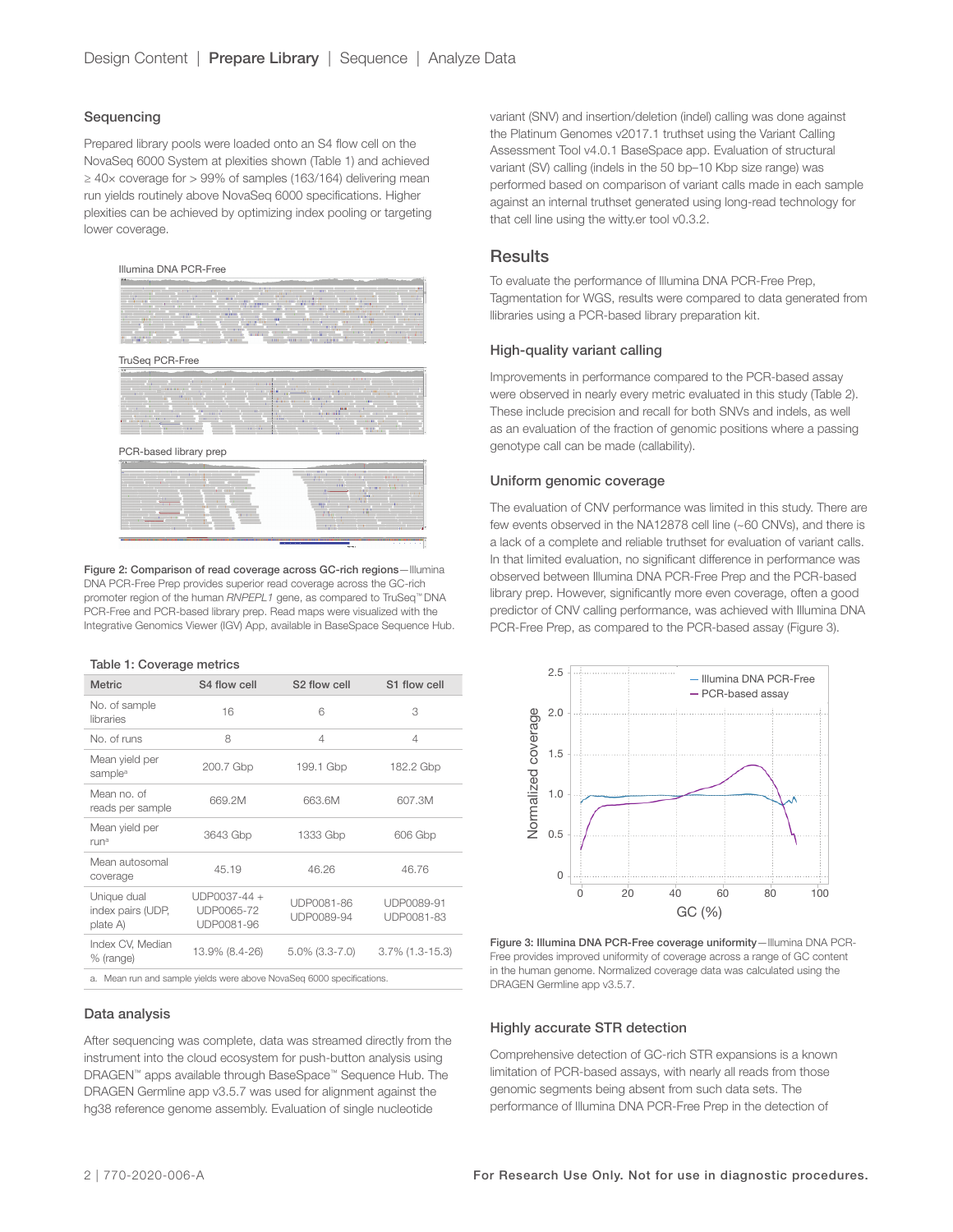### Table 2: Illumina DNA PCR-Free Prep variant calling performance

|                                                                                                                                     | Illumina DNA PCR-Free<br>$(mean, n=20)$ | PCR-based prep<br>$(mean, n=4)$ | <b>Difference</b><br>(PCR-Free minus PCR) |  |  |  |
|-------------------------------------------------------------------------------------------------------------------------------------|-----------------------------------------|---------------------------------|-------------------------------------------|--|--|--|
| Autosome callability                                                                                                                | 97.54%                                  | 97.32%                          | 0.21%                                     |  |  |  |
| Noncallable bases in autosomes (bp)                                                                                                 | 67,564,679                              | 73,463,941                      | $-5,899,261$                              |  |  |  |
| Autosomal coding exon callability                                                                                                   | 99.06%                                  | 98.914%                         | 0.16%                                     |  |  |  |
| Noncallable bases in autosomal coding exons (bp)                                                                                    | 571,201                                 | 666,716                         | $-95,514$                                 |  |  |  |
| SNV recall                                                                                                                          | 99.37%                                  | 99.31%                          | 0.06%                                     |  |  |  |
| False negative SNVs                                                                                                                 | 22,753                                  | 24,835                          | $-2081$                                   |  |  |  |
| SNV precision                                                                                                                       | 99.82%                                  | 99.82%                          | $0.00\%$                                  |  |  |  |
| False positive SNVs                                                                                                                 | 6468                                    | 6469                            | $-1$                                      |  |  |  |
| Indel recall                                                                                                                        | 98.74%                                  | 97.96%                          | 0.77%                                     |  |  |  |
| False negative indels                                                                                                               | 7242                                    | 11,671                          | $-4429$                                   |  |  |  |
| Indel precision                                                                                                                     | 97.99%                                  | 97.75%                          | 0.24%                                     |  |  |  |
| False positive indels                                                                                                               | 11,623                                  | 12,932                          | $-1308$                                   |  |  |  |
| Deletion (50 bp-10 Kbp) Recall                                                                                                      | 40.40%                                  | 39.29%                          | 1.1%                                      |  |  |  |
| Deletion (50 bp-10 Kbp) Precision                                                                                                   | 85.82%                                  | 86.67%                          | $-0.8%$                                   |  |  |  |
| Insertion (50 bp-10 Kbp) Recall                                                                                                     | 35.13%                                  | 31.67%                          | 3.46%                                     |  |  |  |
| Insertion (50 bp-10 Kbp) Precision                                                                                                  | 94.35%                                  | 94.42%                          | $-0.07\%$                                 |  |  |  |
| The difference in variant calling is color-coded such that improved performance with Illumina DNA PCR-Free is highlighted in green. |                                         |                                 |                                           |  |  |  |

## Table 3: Illumina DNA PCR-Free Prep STR expansion accuracy

| Cell line | Locus with STR<br>expansion | STR motif  | Disease association                                        | <b>Expansion threshold</b><br>(repeat units) | Replicates with<br>expansion detected |
|-----------|-----------------------------|------------|------------------------------------------------------------|----------------------------------------------|---------------------------------------|
| ND12161   | C90RF72                     | CCCCGG     | Amyotrophic lateral<br>sclerosis 1 (ALS1)                  | $\geq 31$                                    | 2/2                                   |
| ND11917   | C90RF72                     | CCCCGG     |                                                            | $\geq 31$                                    | 2/2                                   |
| NA23709   | AR                          | CAG        | Spinal and bulbar<br>muscular atrophy,<br>X-linked (SMAX1) | $\geq 36$                                    | 4/4                                   |
| NA13716   | ATN1                        | CAG        | Spinocerebellar ataxia                                     | $\geq 36$                                    | 2/2                                   |
| NA13717   | ATN1                        | CAG        | type 1                                                     | $\geq 36$                                    | 2/2                                   |
| NA06151   | ATXN3                       | CAG        | Machado-Joseph<br>disease (MJD)                            | $\geq 45$                                    | 4/4                                   |
| NA04567   | <b>DMPK</b>                 | CAG        | Myotonic dystrophy<br>(DM1)                                | $\geq 35$                                    | 2/2                                   |
| NA04648   | <b>DMPK</b>                 | CAG        |                                                            | $\geq 35$                                    | 2/2                                   |
| NA04025   | FMR1                        | CGG        | Fragile X Syndrome (FXS)                                   | $\geq 55$                                    | 2/2                                   |
| NA07862   | FMR1                        | CGG        |                                                            | $\geq 55$                                    | 2/2                                   |
| NA03816   | <b>FXN</b>                  | <b>GAA</b> | Friedreich ataxia 1<br>(FRDA)                              | $\geq 66$                                    | 2/2                                   |
| NA15850   | <b>FXN</b>                  | <b>GAA</b> |                                                            | $\geq 66$                                    | 2/2                                   |
| NA13507   | HTT                         | CAG        | Huntington's disease                                       | $\geq 36$                                    | 2/2                                   |
| NA13509   | HTT                         | CAG        | (HD)                                                       | $\geq 36$                                    | 2/2                                   |
| NA13536   | ATXN1                       | CAG        | Spinocerebellar ataxia 1<br>(SCA1 ATAXIN1, ATX1)           | $\geq 36$                                    | 2/2                                   |
| NA13537   | ATXN1                       | CAG        |                                                            | $\geq 36$                                    | 2/2                                   |

STR expansions was evaluated in a study of 16 different cell lines containing 9 different pathogenic STR expansions prepared in duplicate or quadruplicate. Libraries were sequenced across eight NovaSeq S4 runs. Illumina DNA PCR-Free Prep resulted in 100% sensitivity for expansion detection (Table 3). This study included two cell lines with expansions in the C9ORF72 locus (ND12161 and ND11917) and two cell lines with expansions in the FMR1 locus (NA04025 and NA07862). These are long GC expansions that were

inaccessible to PCR-based methods; however, they were accurately detected using Illumina DNA PCR-Free Prep (Table 3). This study included 72 other Illumina DNA PCR-Free libraries from cell lines and blood samples originating from 19 different individuals with no previous evidence of pathogenic STR expansions in loci targeted by the DRAGEN Germline pipeline. No false positive expansions (100% specificity) were detected in those 72 samples (data not shown).